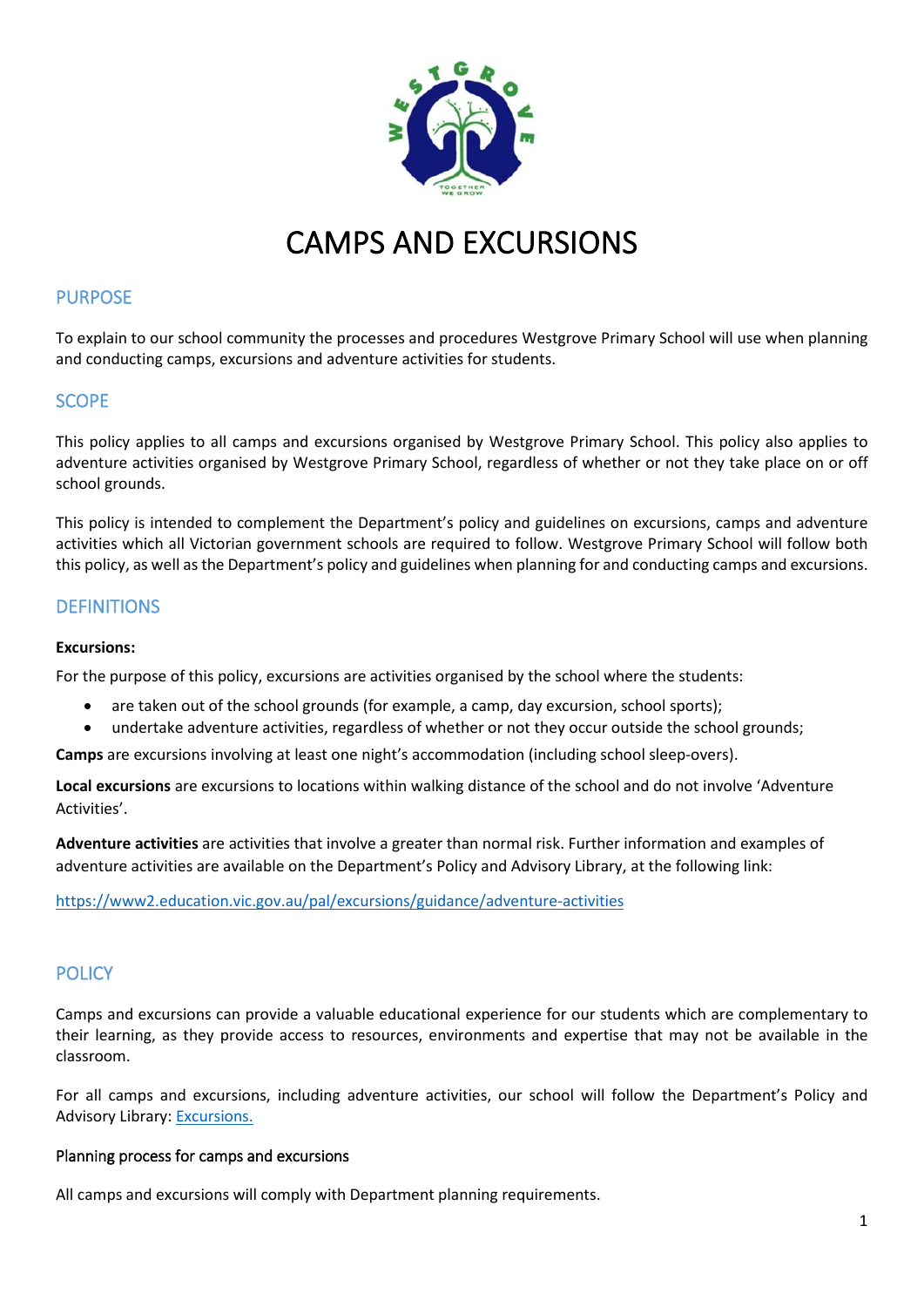Part of this planning process includes conducting risk assessments, to ensure that reasonable steps are taken to minimise the risks associated with each proposed camp or excursion. Westgrove Primary School's risk assessment will include consideration of arrangements for supervision of students and consideration of the risk of bushfire activity in the excursion location. In the event of a Code Red Day being announced, excursions or camp activities in effected locations will be cancelled or rescheduled. Planning will also cover arrangements for cancelling, recalling or altering the camp or excursion for any other reason.

Westgrove Primary School is committed to ensuring students with additional needs are provided with an inclusive camps and excursions program and will work with families during the planning stage, as needed, to support all students' attendance and participation in camp and excursion activities.

In cases where a camp or excursion involves a particular class or year level group, the Organising Teacher will ensure that there is an alternative educational program available and appropriate supervision for those students not attending the camp or excursion.

#### Supervision

Westgrove Primary School followsthe Department's guidelines in relation to supervision of students during excursions and camps.

All excursion staff (including parent volunteers) will be familiar with supervision requirements and the specific procedures for dealing with emergencies on each camp and excursion.

All school staff will be aware that they retain overall responsibility for the supervision and care of students throughout all camps and excursions(including adventure activities), regardless of whether or not external providers are managing the activity.

### Parent volunteers

Parents may be invited to assist with camps and excursions. School staff will notify parents/carers of any costs associated with attending. School staff are in charge of camps and excursions and parent/carer volunteers are expected to follow teachers' instructions. When deciding which parents/carers will attend, the Organising Teacher will take into account: any valuable skills the parents/carers have to offer (e.g. bus licence, first aid etc.) and the special needs of particular students.

#### Volunteer and external provider checks

Westgrove Primary School requires all parent or carer camp or excursion volunteers and all external providers working directly with our students to have a current Working with Children Check card.

#### Parent/carer consent

For all camps and excursions, other than local excursions, Westgrove Primary School will provide parents/carers with a specific consent form outlining the details of the proposed activity. Westgrove Primary School uses Compass to inform parents about camps and excursions and to seek their consent. Parents/carers are encouraged to contact the school to discuss any questions or concerns that they or their child may have with a proposed camp or excursion.

For local excursions, Westgrove Primary School will provide parents and carers with an annual Local Excursions consent form at the start of each school year or upon enrolment if students enrol during the school year. Westgrove Primary School will also provide advance notice to parents/carers of an upcoming local excursion through Compass. For local excursions that occur on a recurring basis (for example weekly outings to the local oval for sports lessons), Westgrove Primary School will notify parents once only prior to the commencement of the recurring event.

#### Cost of camps and excursions, refunds and support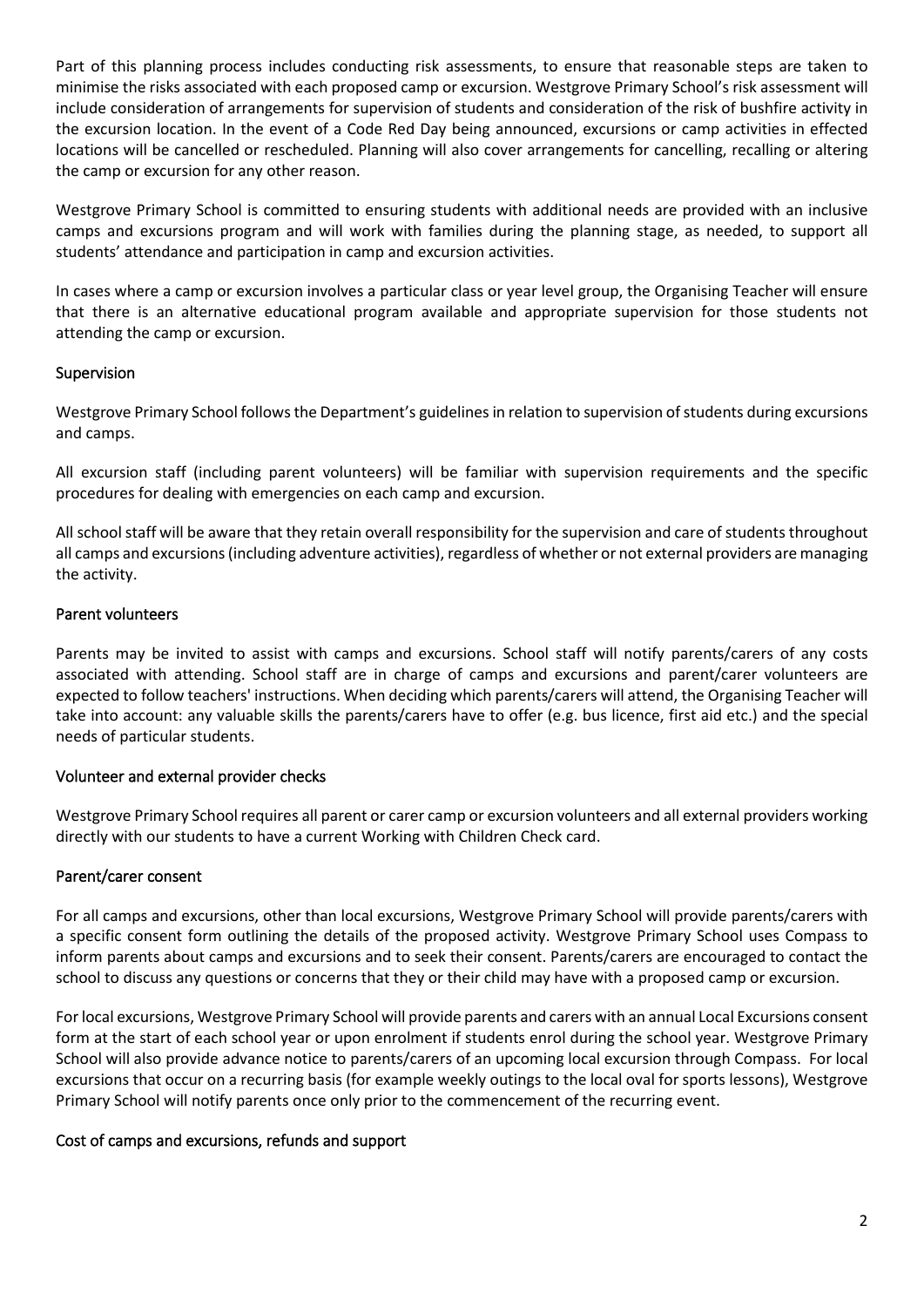The cost of all camps and excursions are to be paid by parents/carers unless alternative arrangements have been agreed to by the Principal prior to the excursion. All families will be given sufficient time to make payments for all activities. Consent forms will have clearly stated payment amounts and payment finalisation dates.

Students who have not finalised payment by the required date will not be allowed to attend unless the Principal determines exceptional circumstances apply.

Westgrove Primary School will make all efforts to ensure that students are not excluded for financial reasons. Families experiencing financial difficulty are invited to discuss alternative payment arrangements with the Principal/Assistant Principal or Organising Teacher. The Business Manager/Principal or Assistant principal can also discuss family eligibility for the Department's Camps, Sports and Excursions Fund (CSEF), which provides payments for eligible students to attend school activities, including camps and excursions. Applications for the CSEF are open to families holding a valid means-tested concession card or temporary foster parents and are facilitated by the school. Further information about the CSEF and the application form are available at [Camps, Sports and Excursions Fund.](https://www2.education.vic.gov.au/pal/camps-sports-and-excursions-fund/policy)

If a camp or excursion is cancelled or altered by the school, or a student is no longer able to attend part or all of the camp or excursion, our school will consider requests for partial or full refunds of payments made by parents/carers on a case-by-case basis taking into account the individual circumstances. Generally we will not be able to refund payments made for costs that have already been paid where those funds have already been transferred or committed to a third party and no refund is available to the school. Where possible, we will provide information about refunds to parents/carers at the time of payment.

#### Student health

Parents and carers need to ensure the school has up-to-date student health information prior to camps and excursions. A member of staff will be appointed with responsibility for the health needs of the students for each camp/excursion. Teachers will administer any medication provided according to our *Medication* policy and the student's signed *Medication Authority Form*. To meet the school's obligations relating to safety, a first aid kit and mobile phone will be taken by teachers on all camps and excursions.

It is the responsibility of parents and carers to ensure their child/children are in good health when attending excursions and camps. If a student becomes ill during a camp and is not able to continue at camp it is the parent/carer's responsibility to collect them and cover any associated costs. If the Principal approves a student joining a camp late, transport to the camp is the parent/carer's responsibility.

#### Behaviour expectations

Students participating in camps and excursions are required to cooperate and display appropriate behaviour to ensure the camp or excursion is a safe, positive and educational experience for all students involved.

Parents/carers will be notified if their child is in danger of losing the privilege to participate in an excursion or camp due to behaviour that does not meet the standards of behaviour set out in the school's *Student Wellbeing and Engagement Policy.* The decision to exclude a student will be made by the Principal or Assistant Principal, in consultation with the Organising Teacher. Both the parent/carer and the student will be informed of this decision prior to the camp or excursion.

If on a camp or excursion the Teacher in Charge considers an individual student's behaviour does not meet required standards, then the Principal or their nominee may determine that a student should return home during the camp or excursion. In these circumstances the parent/carer is responsible for the collection of the student and any costs associated with this.

Disciplinary measures apply to students on camps and excursions consistent with our school's *Student Wellbeing and Engagement Policy, Student Code of Conduct* and *Bullying Prevention Policy*.

#### Electronic Devices